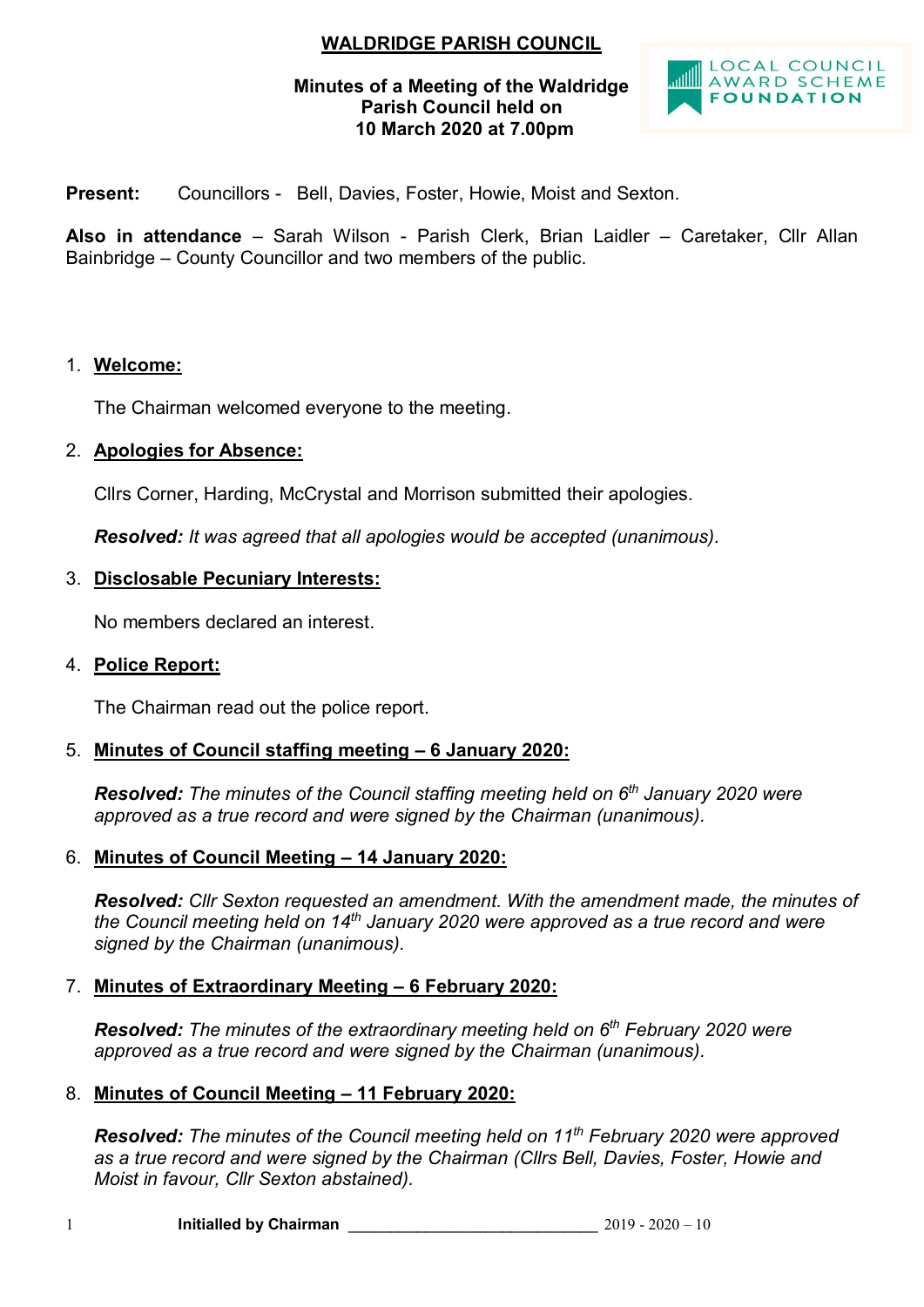# 9. **Parish matters and ongoing items**

#### a) **County Councillors report**

Cllr Bainbridge provided an update – still no progress on Birch View.

*Resolved: Update noted.*

#### b) **Working Group**

As Cllrs Bell and Foster had requested that this item be brought back on to the agenda, the Council discussed whether the current working groups were still required.

*Resolved: It was agreed both the Events Working Group and the Waldridge Parish in Bloom Working group would be discontinued (Cllrs Bell, Davies, Foster, Howie and Moist in favour, Cllr Sexton abstained).*

### c) **Waldridge Parish in Bloom**

The Council considered the planting plan for 2020 and discussed whether the Caretaker should be asked to tidy up any of the flower beds prior to DCC planting.

*Resolved: The planting plan for 2020 was approved. It was agreed that the Clerk should liaise with the Caretaker as and when required to arrange the tidying of beds and the trimming of grass around tubs (unanimous).*

#### d) **Events**

The Council considered quotes for a ride/entertainment for the Easter Event, and considered whether a brass band should be hired for the VE Day event. A breakdown of the events budget was discussed and formulated. Cllr Bainbridge mentioned that he could arrange a 1940s fire engine for the VE Day event – Clerk to send details,

*Resolved: The Council selected Animal Antics Parties from the quotes supplied (Cllrs Bell, Davies, Foster, Howie and Moist in favour, Cllr Sexton abstained). It was agreed that a brass band should be hired for the VE Day event (unanimous). A breakdown of the events budget was approved (unanimous).*

# e) **Updates from Facebook**

The Clerk reported that the advertising post had now been implemented.

*Resolved: Update noted (unanimous).*

#### f) **Audit**

The Council discussed the appointment of the internal auditor for the financial year 2019- 20. The Council reviewed the effectiveness of the internal audit.

| <b>Initialled by Chairman</b> |  | $2019 - 2020 - 10$ |
|-------------------------------|--|--------------------|
|-------------------------------|--|--------------------|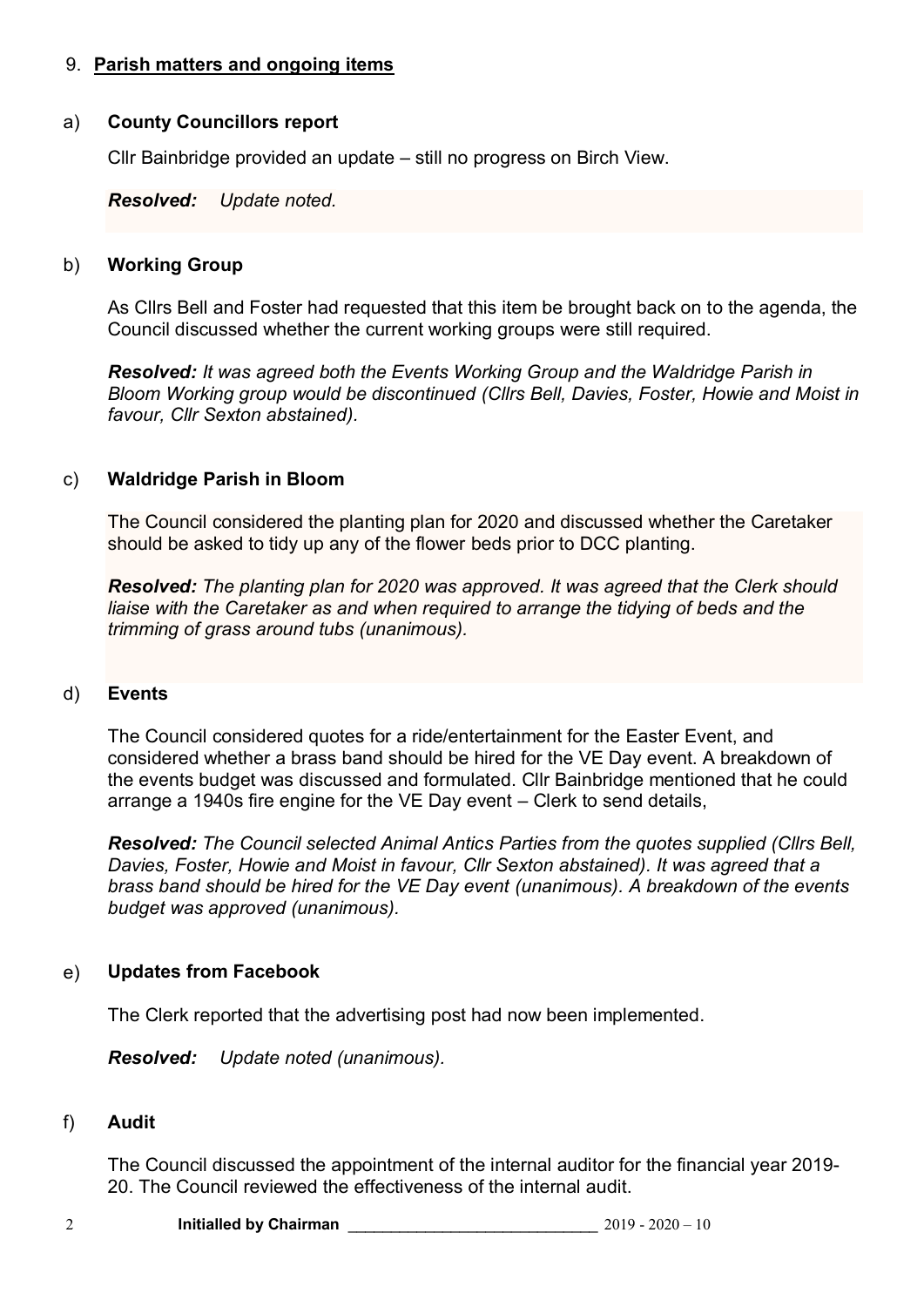*Resolved: Gordon Fletcher was appointed as the internal auditor for the financial year 2019-20 (unanimous). The review of the effectiveness of the internal audit was approved (unanimous).*

#### g) **Room Hire**

The Council considered whether Indemnity to Hirer cover should be granted to the organisers of the Craft Club and coffee mornings, the fundraising events for St. Oswald's Hospice, and the Contact the Elderly Tea Parties.

*Resolved: It was agreed that Indemnity to Hirer cover should be granted to the organisers of the Craft Club and coffee mornings, the fundraising events for St. Oswald's Hospice, and the Contact the Elderly Tea Parties (unanimous).*

# h) **Competition**

The Council considered entries for the Best Decorated House competition.

*Resolved: A winner was selected from the entries (Cllrs Bell, Foster, Howie and Moist in favour, Cllrs Davies and Sexton abstained).*

# i) **Allotment Hedge Trimming**

The Council considered whether the hedge along the allotment track should be trimmed.

*Resolved: It was agreed that the hedge should be trimmed, and a budget of £200 was set for this (unanimous).*

#### j) **Policy Review**

- Risk Assessment
- Disciplinary Procedure
- Grievance Procedure

*Resolved: It was agreed that the Risk Assessment, Disciplinary Procedure and Grievance Procedure would be re-adopted (unanimous).*

# k) **Timetable of training events:**

- SLCC Appraisal Training  $-25<sup>th</sup>$  March 2020
- CDALC Audit Training 7<sup>th</sup> April 2020
- SLCC Regional Training Seminar 8<sup>th</sup> July 2020

*Resolved: It was noted that the Clerk would be attending the free CDALC Audit Training. It was agreed that the Clerk should take the SLCC Appraisal Training (Cllrs Bell, Davies, Foster, Howie and Moist in favour, Cllr Sexton against). It was agreed that the Clerk should attend the SLCC Regional Training Seminar (Cllrs Bell, Davies, Foster and Howie in favour, Cllrs Moist and Sexton against). It was agreed that the decision on whether any Councillors should attend the SLCC Regional Training Seminar would be deferred.*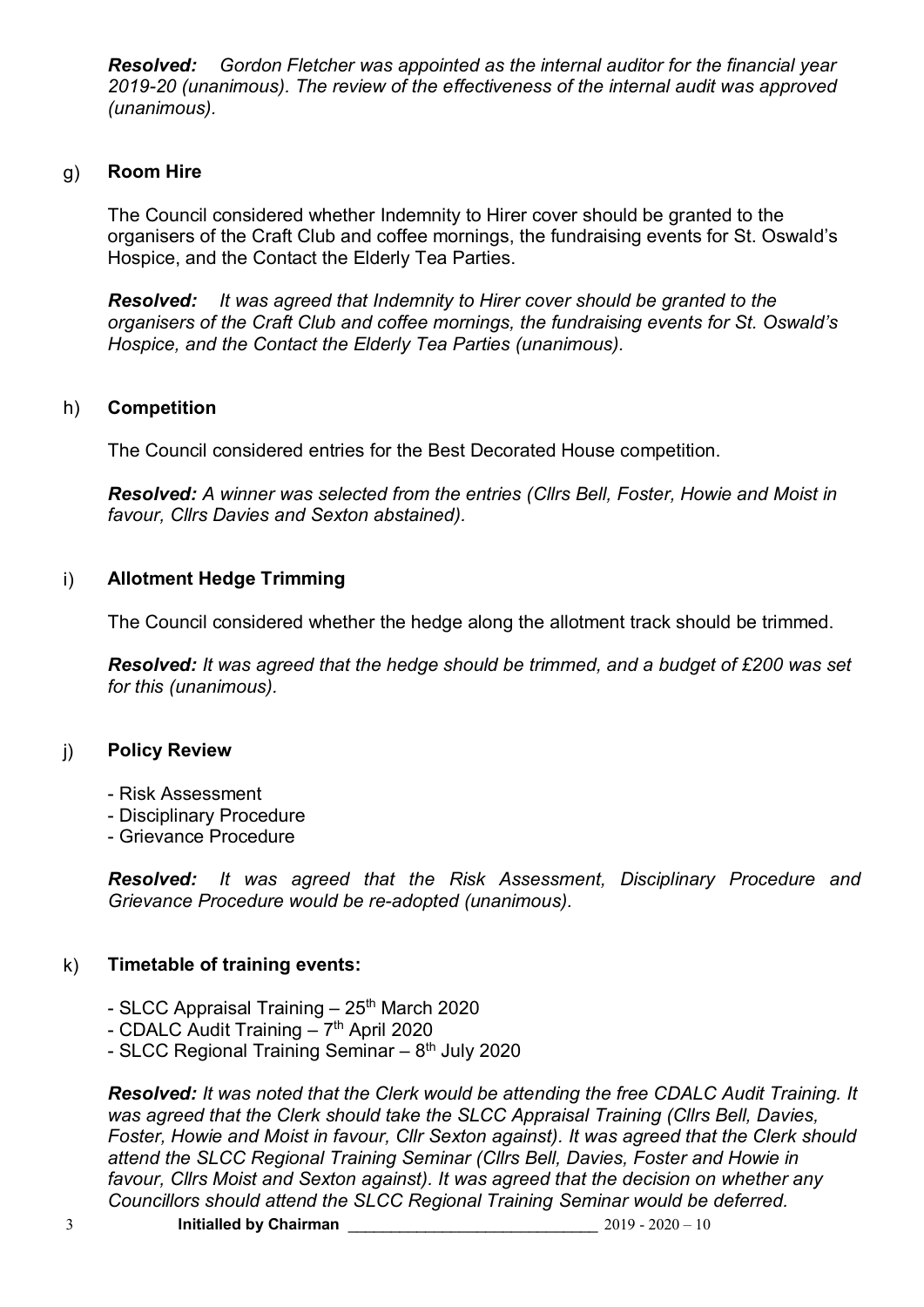As it was approaching a two-hour meeting duration, the Council agreed to continue past two hours in order to conclude the business on the agenda (unanimous).

# l) **Grants / fundraising**

The Council considered the approval of a grant of £1,000 to the Millennium Green Trust for tree and shrub maintenance.

*Resolved: A grant of £1,000 to the Millennium Green Trust was approved (unanimous).*

# m) **Planning Applications**

| DM/20/00277/FPA | 7 Dronfield Close<br><b>Chester-le-Street</b><br>DH <sub>2</sub> 3JE | Remove existing carport.<br>Extend existing garage forward<br>to form entrance hall, wc and utility with flat<br>roof and lantern. Garage to be converted to<br>a bedroom. |
|-----------------|----------------------------------------------------------------------|----------------------------------------------------------------------------------------------------------------------------------------------------------------------------|
| DM/20/00332/FPA | 3 Beadnell Close<br>Chester-le-Street<br>DH <sub>2</sub> 3JP         | Bedroom Extension above Existing<br><b>Attached Double Garage</b>                                                                                                          |

*Resolved: It was agreed that no representations would be made (unanimous).*

#### n) **To consider any planning applications received after the agenda was published.**

No applications received.

*Resolved: No decisions required.*

#### o) **Correspondence received**

Email from a resident regarding road safety.

*Resolved: It was agreed that the Clerk should ask the resident to write to Cllr Sexton.*

# p) **Correspondence received after agenda published** (to note only)

None received.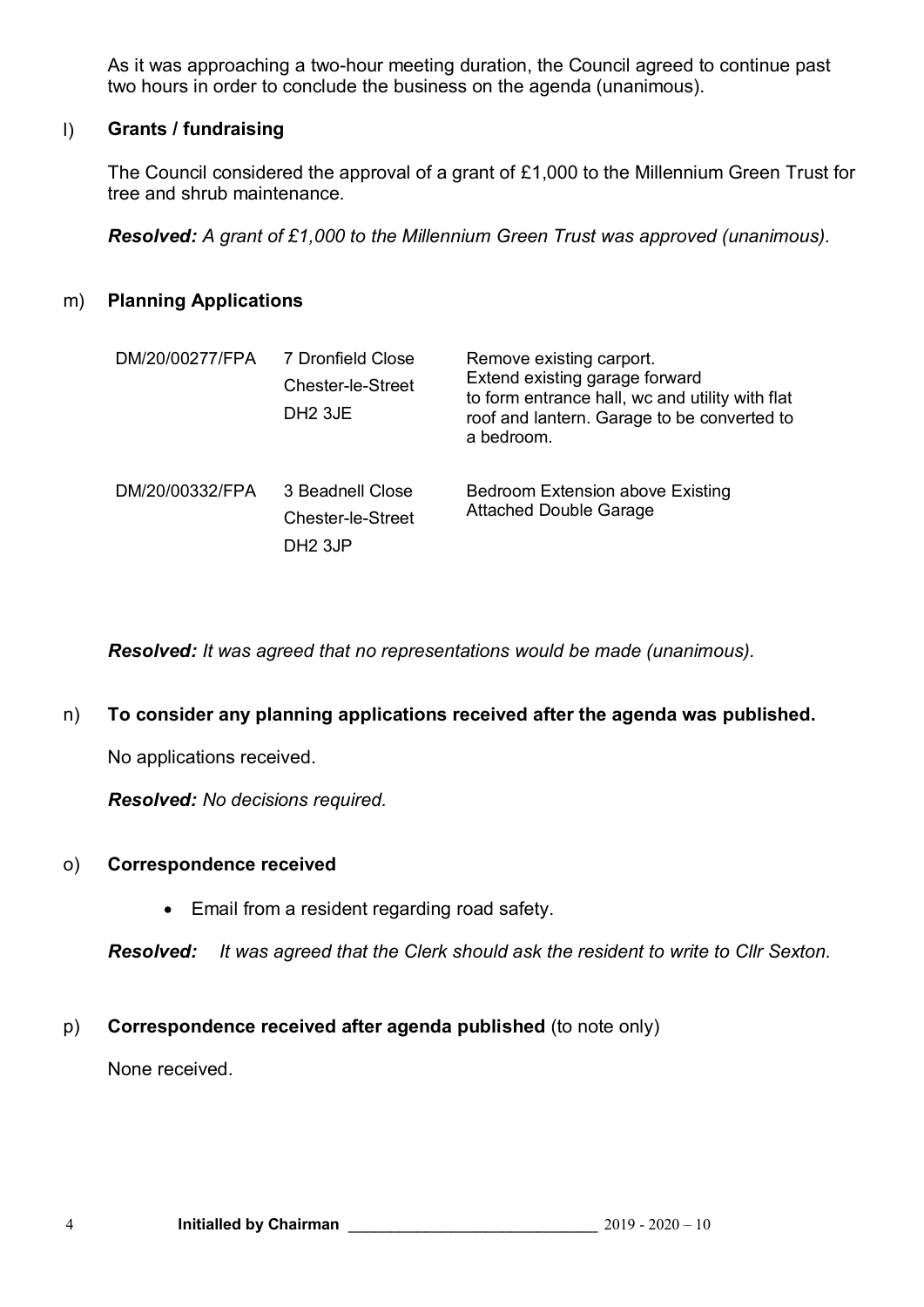#### q) **Clerks Report / Action Log**

The Clerk gave an update on all items on the Action Log not already covered during the meeting.

*Resolved: Update noted.*

### r) **Urgent issues for noting (Clerk to use delegated powers in necessary) and any items Councillors wish to agenda for next meeting**

No issues to note.

s) **Salaries** (as the nature of the business to be transacted is sensitive, Council resolved that public and the press would be temporarily excluded from the meeting for this item, in accordance with the Public Bodies (Admission to Meetings) Act 1960 s. 1)

The Council discussed staff salaries.

*Resolved: It was noted that the Clerk's salary will increase by one increment on 1st April 2020 in line with her contract and the NJC pay scales. The increase to National Minimum Wage from 1st April 2020 was noted. An increased hourly rate was set for the Caretaker, and it was agreed that this should be backdated to the 15th of October 2019 (unanimous).*